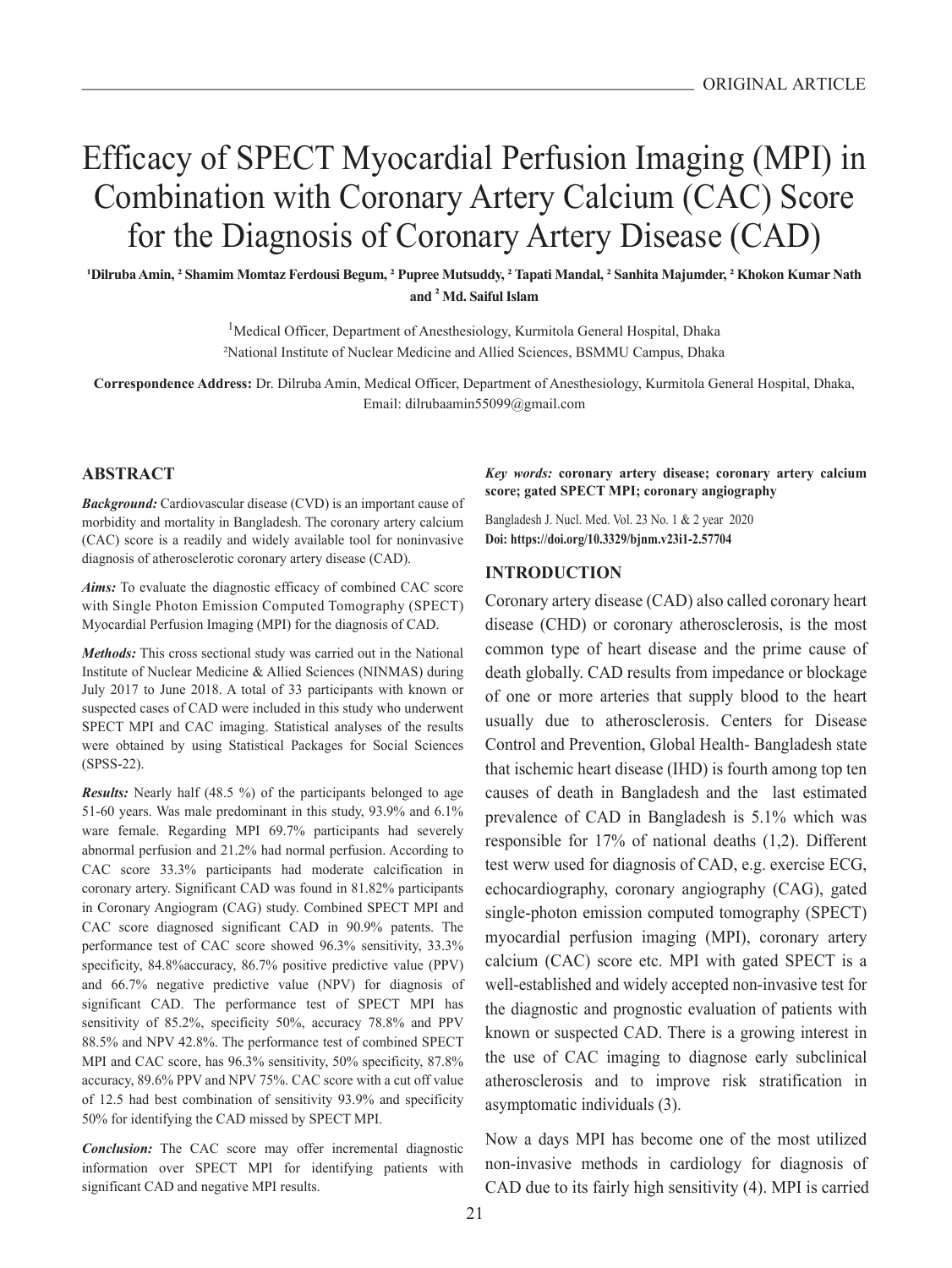out as one or two days stress-rest protocol. Stress study is performed with any one of the methods a) exercise stress by treadmill using Bruce/Modified Bruce protocol or b) pharmacological stress using pharmacological agents (Adenosine, Dipyridamole, Regadenoson, Dobutamine and Arbutamine). SPECT MPI is a method based on image formation through the acquisition of photons emitted by radioisotope  $99m$ -Technetium  $(99m)$ Tc) and captured by gamma-camera located in the detectors. Status of myocardial perfusion are reconstructed into multi-planar images through specific software which corresponds to cardiac tissue perfusion at the moment of radioisotope administration (5). A semi quantitative visual interpretation of the attenuation-corrected stress and rest images are performed. Segments are scored depending on the radiotracer uptake with a 5-point score;  $0 =$  normal,  $1 =$  equivocal,  $2 =$  moderately reduced,  $3 =$ severely reduced and  $4 =$  absent. Fixed perfusion defect represent infarction and reversible defect represent ischemia (3).

The presence of Coronary Artery Calcium (CAC) is an important marker of atherosclerosis burden and the evaluation of the extent of CAC may be used in clinical management of asymptomatic patients with intermediate risk of CAD. High CAC score is associated with higher probability of significant CAD and a strong predictor for risk assessment of cardiovascular events (6). CAC score is obtained from the acquisition of axial chest images, synchronized to the electrocardiogram at 3 mm slices without use of iodinated contrast (7).

Coronary angiogram (CAG) is an invasive and the most expensive clinical test for CAD with a highest effective radiation dose (8). CAG is a procedure that uses X-ray imaging to see the coronary blood vessels. It is generally done to see the condition of blood flow to the heart. For this procedure a dye is injected into the blood vessels of the heart which is visible by an X-ray machine. The X-ray machine rapidly takes a series of images of coronary vessels called angiograms (9). On the basis of CAG findings significant CAD is considered when  $\geq$ 50% occlusion is evident in any major coronary artery e.g. LAD, LCX and RCA (3).

## **PATIENTS AND METHODS**

Total 33 individuals, who were referred to NINMAS at Bangabandhu Sheikh Mujib Medical University (BSMMU) campus, Dhaka for SPECT MPI during July 2017 to June 2018, were included in this study. After proper counseling and informed consents, all the patients were interviewed and complete clinical profile were recorded. Caffeine containing beverages were stopped 24 hours prior to the test and fasting for 4 hours before the stress study were ensured. SPECT MPI with <sup>99m</sup>Tc Sestamibi (MIBI) was done as one day stress-rest protocol which is practiced in NINMAS. Stress study was performed with any one of the methods a) Exercise stress by treadmill using Modified Bruce protocol or b) Pharmacological stress using Adenosine or Dobutamine. The stress images were acquired on the Dual headed SPECT gamma camera after 30 min of intravenous injection of radiotracer. On the same day, after a 90 minutes rest period radiotracer was injected with three times higher dose. Rest images were obtained one hour after the injection. Summed Stress Score (SSS) is used for global scoring of myocardial perfusion measurement. When the SSS is less than 4, the perfusion is considered as normal or no significant perfusion defect. SSS categorized as  $4-8$  = mildly abnormal perfusion,  $9-13$  = moderately abnormal perfusion and  $>13$  = severely abnormal perfusion (10).

CAC imaging with ECG-gated scan was done within a week of MPI study. CAC imaging was acquired by using 3 mm each 128 slice CT scanner (GE Discovery CT 710) without iodinated contrast. Then the images were reconstructed, image analysis and score calculation was done. Smart Score software was used for CAC score. Amount of calcium deposition in the coronary arteries is obtained with cardiac CT. CAC scores are described as,  $0 =$  absence of disease, 1-10 = minimal calcification,  $11-100$  = mild calcification,  $101-400$  = moderate calcification,  $401-1000$  = severe calcification,  $>1000$  = extensive calcification (11).

CAG findings were collected and recorded within the 60 days of CAC imaging. On the basis of CAG findings, significant CAD is considered when  $\geq$ 50% occlusion is evident in any major coronary artery e.g. LAD, LCX and RCA (3). Receiver-operating characteristic (ROC) curve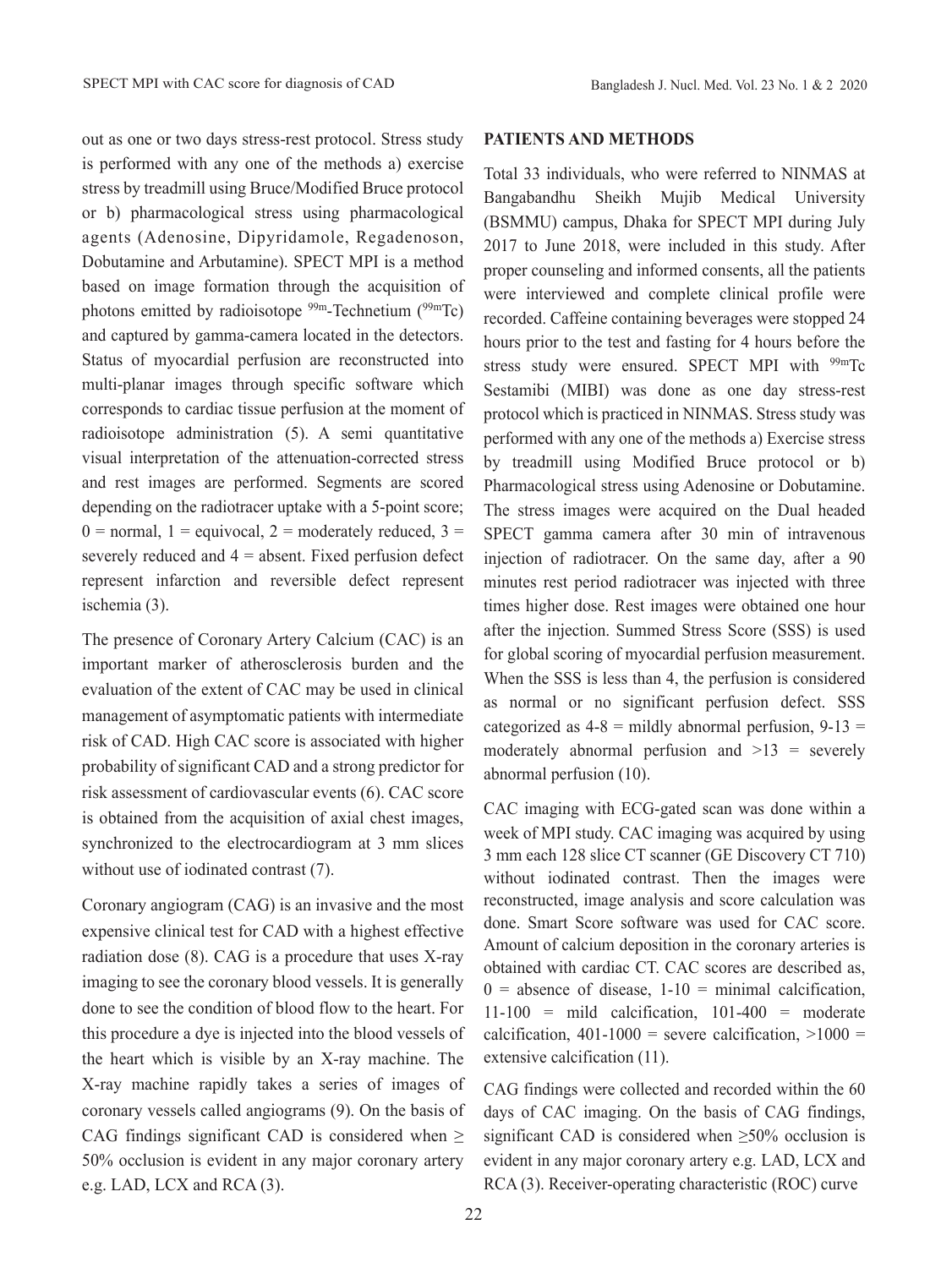was constructed using CAC score value of the patients with a best combination of 93.9% sensitivity and 50% specificity, which gave CAC score cut off value of 12.5 for this study to identify CAD which were missed by SPECT MPI.

#### **RESULTS**

Among the 33 patients, male  $(n = 31)$  93.9%, female  $(n = 1)$ 2) 6.1% with mean age  $54.15 \pm 7.71$  years were found. The most common risk factor was MI, found in 69.7%. The other risk factors were smoking 60.6%, hypertension 57.6%, diabetes 51.5%, dyslipidemia 51.5% and IHD 39.4%. Out of 33 participants, MPI revealed severely reduced perfusion in 69.7% (n=23) and no perfusion defect in 21.2% (n=7) (Table 1).

| Table 1: Distribution of the study subjects by SSS (n=33) |  |  |  |  |  |  |  |  |  |
|-----------------------------------------------------------|--|--|--|--|--|--|--|--|--|
|-----------------------------------------------------------|--|--|--|--|--|--|--|--|--|

| <b>SSS</b>        | Number of participants Percentage (%) |      |  |  |
|-------------------|---------------------------------------|------|--|--|
| $\leq 4$          | 7                                     | 21.2 |  |  |
| Mild $(4-8)$      | $\overline{2}$                        | 6.1  |  |  |
| Moderate $(9-13)$ | 1                                     | 3.0  |  |  |
| Severe $(>13)$    | 23                                    | 69.7 |  |  |
| Mean $\pm$ SD     | $18.70 \pm 11.6$                      |      |  |  |
| Range (min-max)   | $0 - 35$                              |      |  |  |

CAC score shows maximum 33.3% (n=11) had moderate calcification and 9.1% (n=3) absence of calcification in coronary arteries (Table 2).

**Table 2: Distribution of the study subjects by CAC score (total) (n=33)**

| CAC score (total)      | Number of participants | Percentage $(\% )$ |
|------------------------|------------------------|--------------------|
| Absent $(0)$           | 3                      | 9.1                |
| Insignificant $(1-10)$ | 1                      | 3.0                |
| Mild (11-100)          | 5                      | 15.2               |
| Moderate (101-400)     | 11                     | 33.3               |
| Severe (401-1000)      | 9                      | 27.2               |
| Extensive $(>1000)$    | 4                      | 12.1               |
| $Mean \pm SD$          | $424.82\pm463.14$      |                    |
| Range (min-max)        | $0-1701$               |                    |

According to CAG, significant CAD was found in 81.8% (n=27) participants and 18.2% (n=6) participants had no significant disease (Table 3).

**Table 3: Distribution of the participants by Significant CAD diagnosed by CAG (n=33)**

| Significant CAD in CAG Number of participants Percentage (%) |    |      |
|--------------------------------------------------------------|----|------|
| Present ( $\geq$ 50% occlusion<br>in any one artery)         | 77 | 81.8 |
| Absent $(<50\%$ occlusion<br>in any one artery)              | h  | 18.2 |

When combined CAC score and SPECT MPI was used 87.9% (n=29) has CAD, To diagnose CAD by SPECT MPI in comparison to CAG was 23 true positive, three false positive, four false negative and three true negative. According to the case finding the performance test of SPECT MPI show 85.8% sensitivity, 50% specificity, 78.8% accuracy, 88.6% positive predictive value (PPV) and 42.5% negative predictive value (NPV) (Table 4).

**Table 4: Performance test of SPECT MPI (n=33)**

| <b>SPECT MPI</b>          |                     | <b>CAG</b>          |              |  |  |
|---------------------------|---------------------|---------------------|--------------|--|--|
|                           | <b>CAD Positive</b> | <b>CAD Negative</b> | <b>Total</b> |  |  |
| <b>CAD Positive</b>       | 23                  | 3                   | 26           |  |  |
| <b>CAD</b> Negative       | 4                   | 3                   | 7            |  |  |
| <b>Total</b>              | 27                  | 6                   | 33           |  |  |
| <b>Validity test</b>      |                     | Percentage          |              |  |  |
| Sensitivity               |                     | 85.8                |              |  |  |
| Specificity               |                     | 50.0                |              |  |  |
| Accuracy                  |                     |                     | 78.8         |  |  |
| Positive predictive value |                     | 88.6                |              |  |  |
| Negative predictive value |                     | 42.5                |              |  |  |

To diagnose CAD by CAC score in comparison to CAG true positive was 26, false positive four cases, false negative one case and true negative two cases. The performance test of CAC score for diagnosis of CAD has sensitivity 96.3%, specificity 33.3%, accuracy 84.5%, PPV 86.7% and NPV 66.7% (Table 5).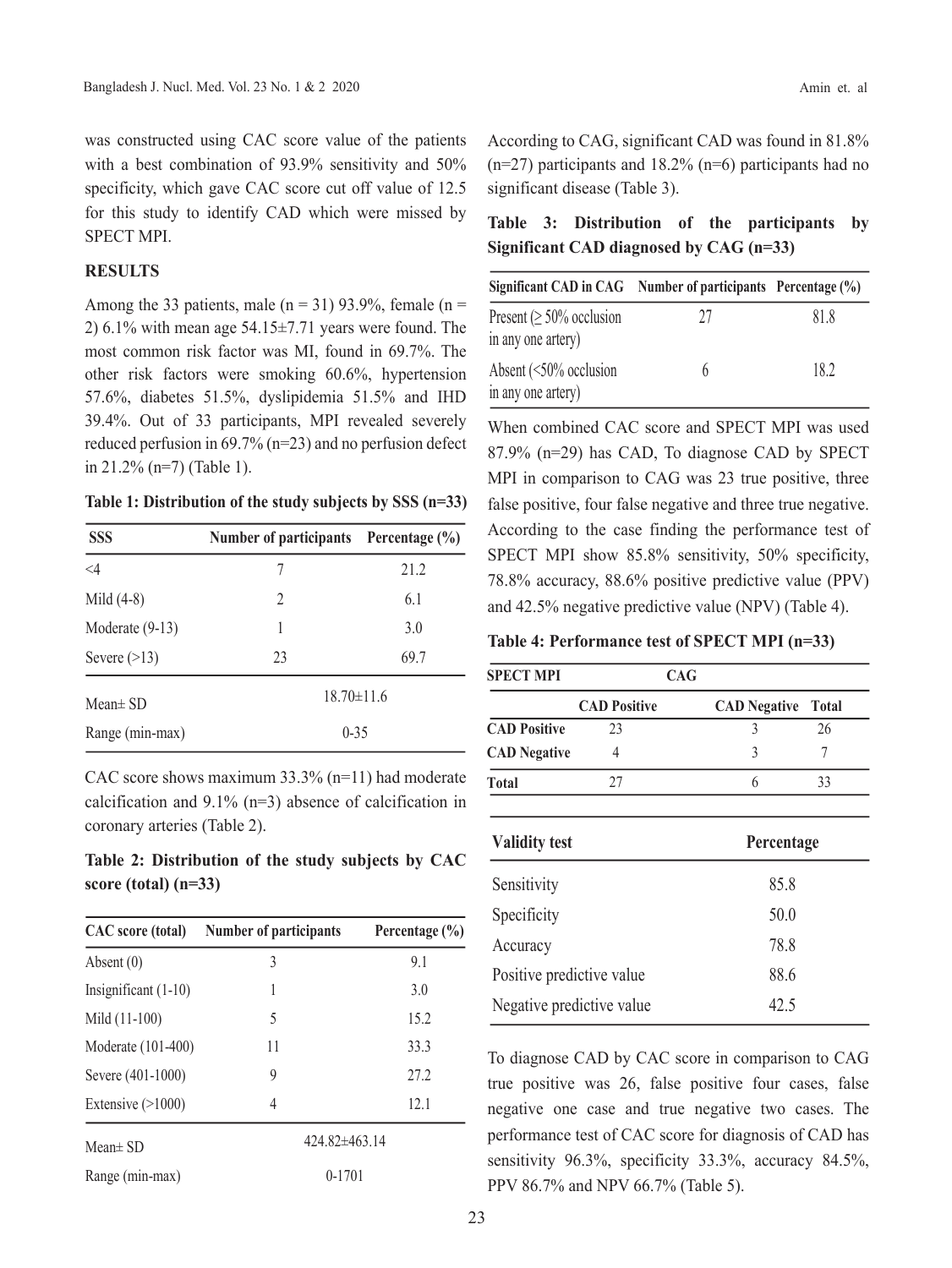| <b>CAC</b> score          | <b>CAG</b>          |                     |              |  |
|---------------------------|---------------------|---------------------|--------------|--|
|                           | <b>CAD Positive</b> | <b>CAD</b> Negative | <b>Total</b> |  |
| <b>CAD Positive</b>       | 26                  | 4                   | 30           |  |
| <b>CAD</b> Negative       | 1                   | $\overline{2}$      | 3            |  |
| Total                     | 27                  | 6                   | 33           |  |
|                           |                     |                     |              |  |
| <b>Validity test</b>      |                     |                     | Percentage   |  |
| Sensitivity               |                     |                     | 96.3         |  |
| Specificity               |                     |                     | 33.3         |  |
| Accuracy                  |                     |                     | 84.8         |  |
| Positive predictive value |                     | 86.7                |              |  |
| Negative predictive value |                     |                     | 66.7         |  |

**Table 5: Performance test of CAC score (n=33)**

| <b>Combined SPECT</b><br><b>MPI</b> with CAC score | <b>CAG</b>          |                     |              |
|----------------------------------------------------|---------------------|---------------------|--------------|
|                                                    | <b>CAD Positive</b> | <b>CAD</b> Negative | <b>Total</b> |
| <b>CAD Positive</b>                                | 26                  | 3                   | 29           |
| <b>CAD</b> Negative                                |                     | 3                   | 4            |
|                                                    | 27                  | 6                   | 33           |
| <b>Validity test</b>                               |                     | Percentage $(\% )$  |              |
| Sensitivity                                        | 96.3                |                     |              |
| Specificity                                        | 50.0                |                     |              |
| Accuracy                                           | 87.9                |                     |              |
| Positive predictive value                          | 89.6                |                     |              |
| Negative predictive value                          | 75.0                |                     |              |

**Table 6: Performance test of Combined SPECT MPI** 

**with CAC score (n=33)**

To diagnose CAD by combined SPECT MPI and CAC score in comparison to CAG in current study 26 were found true positive, three false positive, one false negative and three true negative cases.

The performance test of combined SPECT MPI and CAC score in diagnosis of CAD has sensitivity 96.3%, specificity 50%, accuracy 87.9%, PPV 89.6% and NPV 75% (Table 6).

Receiver-operating characteristic (ROC) curve was constructed using CAC score and SSS value of the participants. ROC curve has given CAC score cut off value of 12.5 for this study with a best combination of 93.9% sensitivity and 50% specificity to identify CAD. This cut off value of CAC score for the present study was used to diagnose significant CAD which were missed by SPECT MPI (Table 7 and figure 1).

| Table 7: Receiver-operating characteristic (ROC) curve of CAC score and SSS for prediction of CAD |  |  |
|---------------------------------------------------------------------------------------------------|--|--|
|---------------------------------------------------------------------------------------------------|--|--|

|                        |        |             |             | the                                                            |            | 95% Confidence<br>interval (CI) |              |
|------------------------|--------|-------------|-------------|----------------------------------------------------------------|------------|---------------------------------|--------------|
|                        | value  |             |             | $\mathbf{v}$ e                                                 |            | Lower                           | <b>Upper</b> |
|                        | Cutoff | Sensitivity | Specificity | under<br>cur<br><b>ca</b><br>$\boldsymbol{\underline{\alpha}}$ | value<br>Δ | bound                           | bound        |
| CAC score              | 12.50  | 93.9        | 50.0        | 0.737                                                          | 0.027      | 0.465                           | 1.000        |
| Sum Stress Score (SSS) | 4.00   | 81.8        | 33.3        | 0.460                                                          | 0.055      | 0.168                           | 0.751        |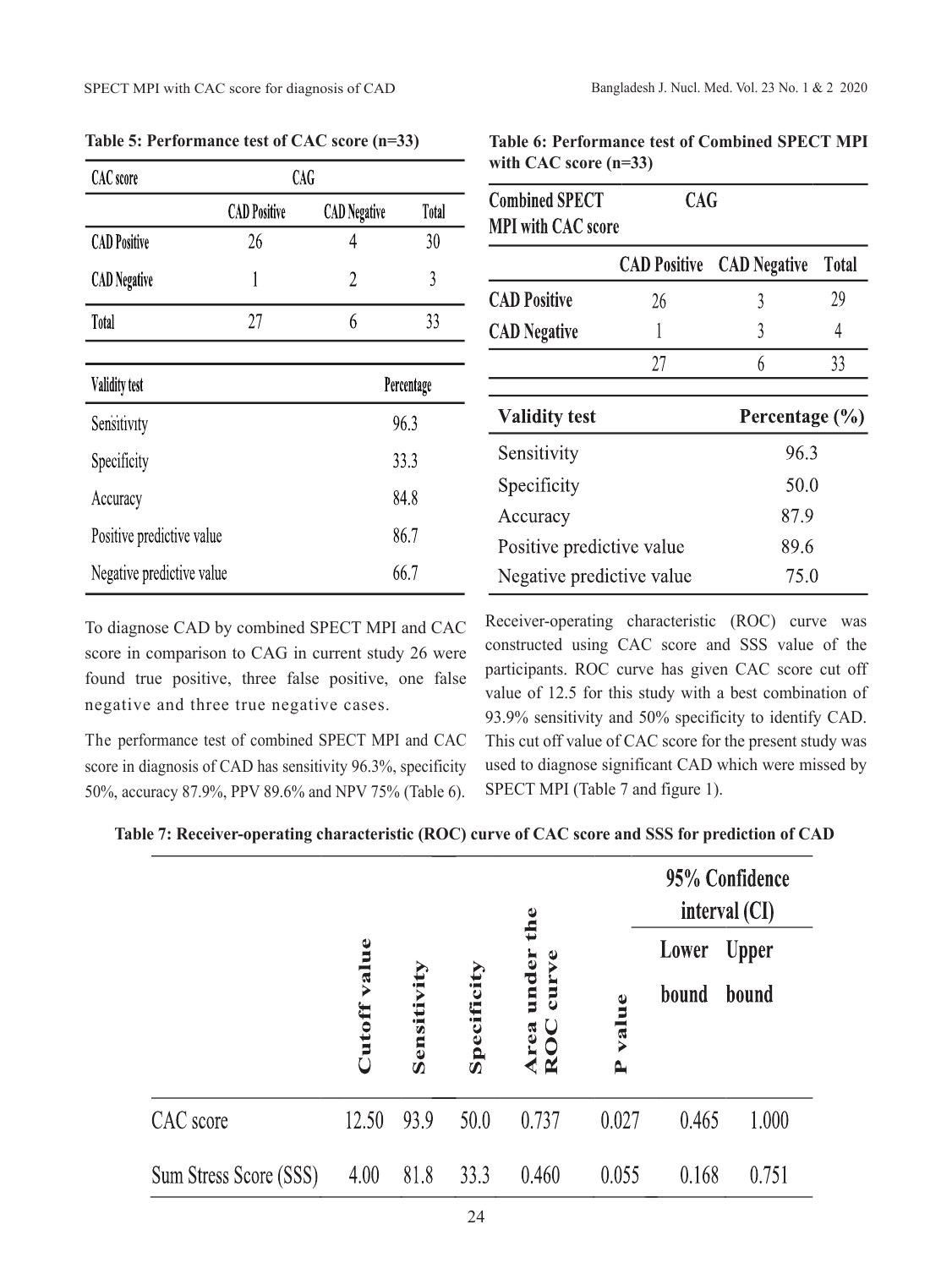

Diagonal segments are produced by ties.

**Figure 1: Receiver-operating characteristic (ROC) curve of CAC score and SSS for prediction of CAD.**

# **DISCUSSION**

CAC is a reliable non-invasive diagnostic tool for the prediction of subsequent cardiovascular events in populations with elevated conventional risk factors (12). In an observational report by Budoff et al. 10 years survival of asymptomatic patients with CAD was found in 99.4% patients with a CAC score of 0 (zero). Nearly 87.8% patients having CAC score of greater than 1000 had 10 years survival (13).

About 33.3% patients of this study belonged to moderate (101-400) CAC score and 6% had insignificant (1-10) CAC score. CAC score was zero in three (9.1%) participants. The mean  $\pm$  SD of CAC score was found 424.82±463.14, ranged from 0-1701. Yuoness et al. reported that 26 patients with a CAC score >1,000 and among them 58% patients had severe coronary disease (14). Schepis et al. observed that 77 subjects had a CAC score with mean of  $560\pm682$  ranged from 023 - 968. Twelve patients (16%) had minimal or insignificant CAC score ( $\leq$ 10), 13% had mild CAC score (11–100), 26% had moderate CAC score (101-400), 26% patients had severe CAC score  $(401-1,000)$  and 19% patients had extensive CAC score (>1,000). These findings correspond with the current study  $(3)$ .

The SSS of all segments found that 69.7% had severe perfusion defect indicating high risk. Seven (21.2%)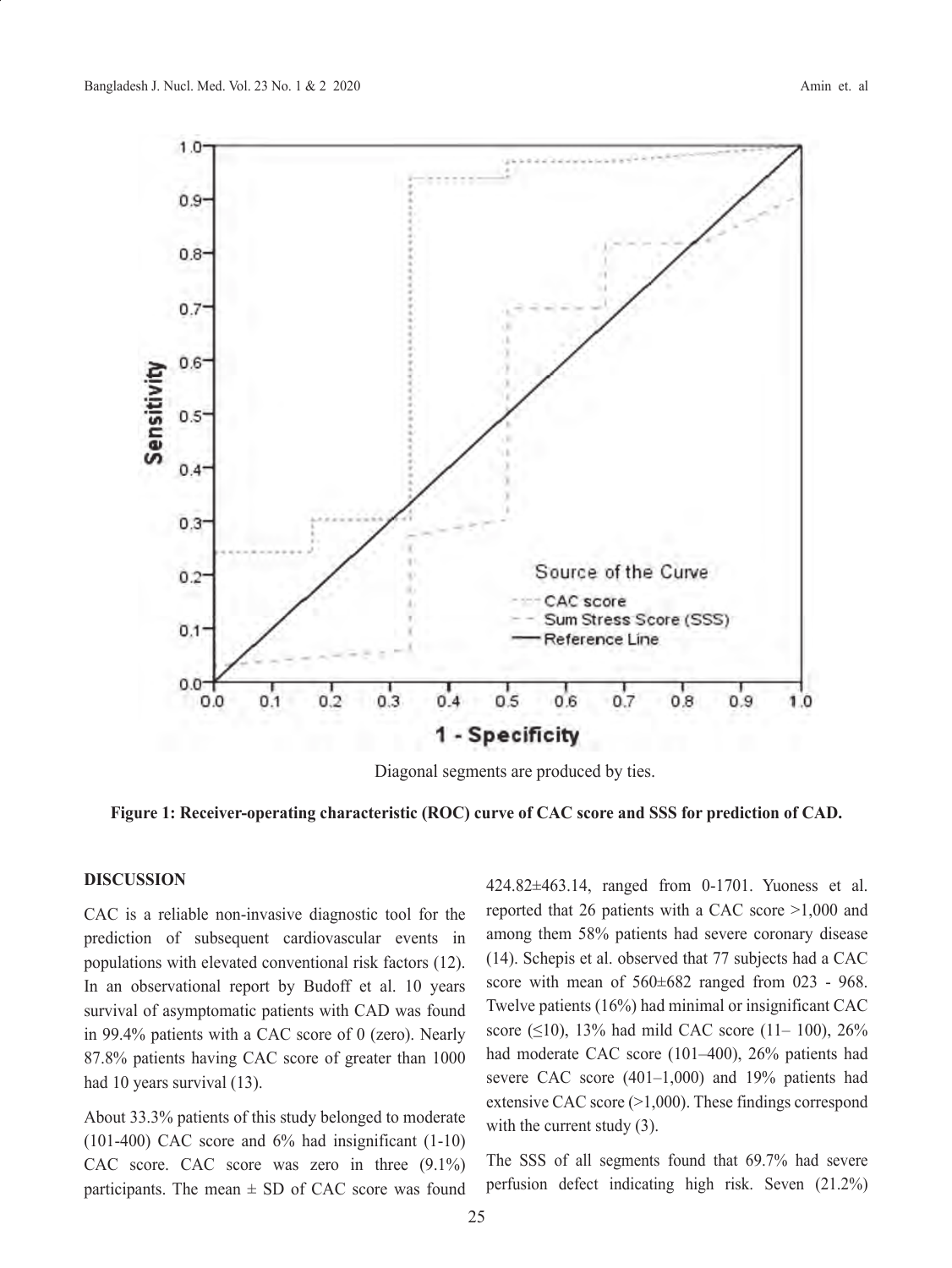participants had normal perfusion or no risk. The mean±SD of SSS was found  $18.70\pm11.6$  with a range of 0 to 35.

Present study revealed significant CAD  $(\geq 50\%$  occlusion in any single artery)in CAG was found in 81.82% patients. Schepis et al. showed that 42 (55%) of the 77 patients had significant CAD in their study (3).

CAC score is a non-invasive modality which detects coronary calcifications being a surrogate marker for cardiac atherosclerosis (15). According to current literature the amount of calcified tissue correlates with the risk of developing adverse cardiac events in the future, such as MI or sudden cardiac death. In addition, it seems that CAC score is a better risk predictor for prospective cardiac events than currently available risk stratification score systems, such as Framingham or ATP-III risk score (16). CAC score reflected individual atherosclerotic

disease burden. The exclusion of coronary calcifications has been shown to exclude significant CAD in symptomatic patients (12). According to current guidelines in symptomatic patients CAC score might additionally serve as a useful filter prior to invasive coronary angiography or stress nuclear imaging due to its high sensitivity for flow-limiting CAD (17).

It is to be noted that significant CAD in CAG in comparison to CAC score correlated with the finding of Ziegler et al. who calculated a sensitivity of 99.2%, specificity 30.3%, PPV 46.5% and NPV 98.5%. The diagnostic accuracy was 56.4% for calcium scoring alone with respect to significant CAD detection (15). A high sensitivity and a high NPV from the above findings suggested CAC score being a useful tool for ruling out CAD by exclusion of calcified plaque tissue. In these patients an additional SPECT MPI did not further increase diagnostic accuracy as the negative predictive value of SPECT MPI is limited to 92.1% reported by the authors. Increasing CAC score thresholds would lead to an increase in specificity and PPV. Thus CAC score would no longer be suitable as a filter for invasive angiography and still not sufficient for the detection of relevant stenosis with a PPV of 84.4%. Still, diagnostic accuracy of CAC score at a threshold of 100 is comparable to the diagnostic performance of SPECT MPI. Due to low specificities of positive CAC scores, a functional test like SPECT MPI following initial CAC score in case of calcified tissue detection is reasonable (15).

This study was aimed to evaluate the performance of SPECT MPI test using SPECT imaging as stand-alone modality for significant CAD detection. Schepis et al. found a sensitivity of 76%, specificity 91%, PPV 91%, NPV 76% using SPECT imaging as stand alone modality (3). In another study, Klocke et al. found MPI to have an average sensitivity of 89% and an average specificity of 75% in vasodilator stress studies (18). The findings correlate with the present study.

Schepis et al.observed that the vast majority of patients for whom true-negative findings were obtained by the combination of SPECT and the CAC score had substantial calcifications, although the CAC score was below the cutoff. Atherosclerosis does not necessarily show perfusion abnormalities on perfusion imaging. On the other hand, normal MPI does not exclude subclinical or obstructive CAD (3).

Schepis et al. studied observed 77 patients with detectable coronary calcifications and found SPECT MPI with CAC score had sensitivity =  $86\%$ , specificity =  $86\%$ , PPV= 88% and NPV= 83% where a CAC score of greater than or equal to 709 was the optimal cutoff for detecting patients with CAD despite normal MPI results. The authors also mentioned that the combination of the CAC score and SPECT improved sensitivity and NPV in detecting patients with coronary stenosis over SPECT alone without a significant decrease in specificity. This technique may improve the identification of patients requiring further investigation with conventional coronary angiography (3).

In this study, ROC was constructed using CAC score value of the patient's CAD with a best combination of sensitivity and specificity for CAD which gave CAC score cut off value of 12.50 with 93.9% sensitivity and 50.0% specificity as the value and for identifying the CAD. SSS cut of value 4 showed sensitivity 81.8% and specificity 33.3% as the value and for identifying the CAD.

Schepis et al. observed that the optimal CAC score threshold was determined the best sensitivity for the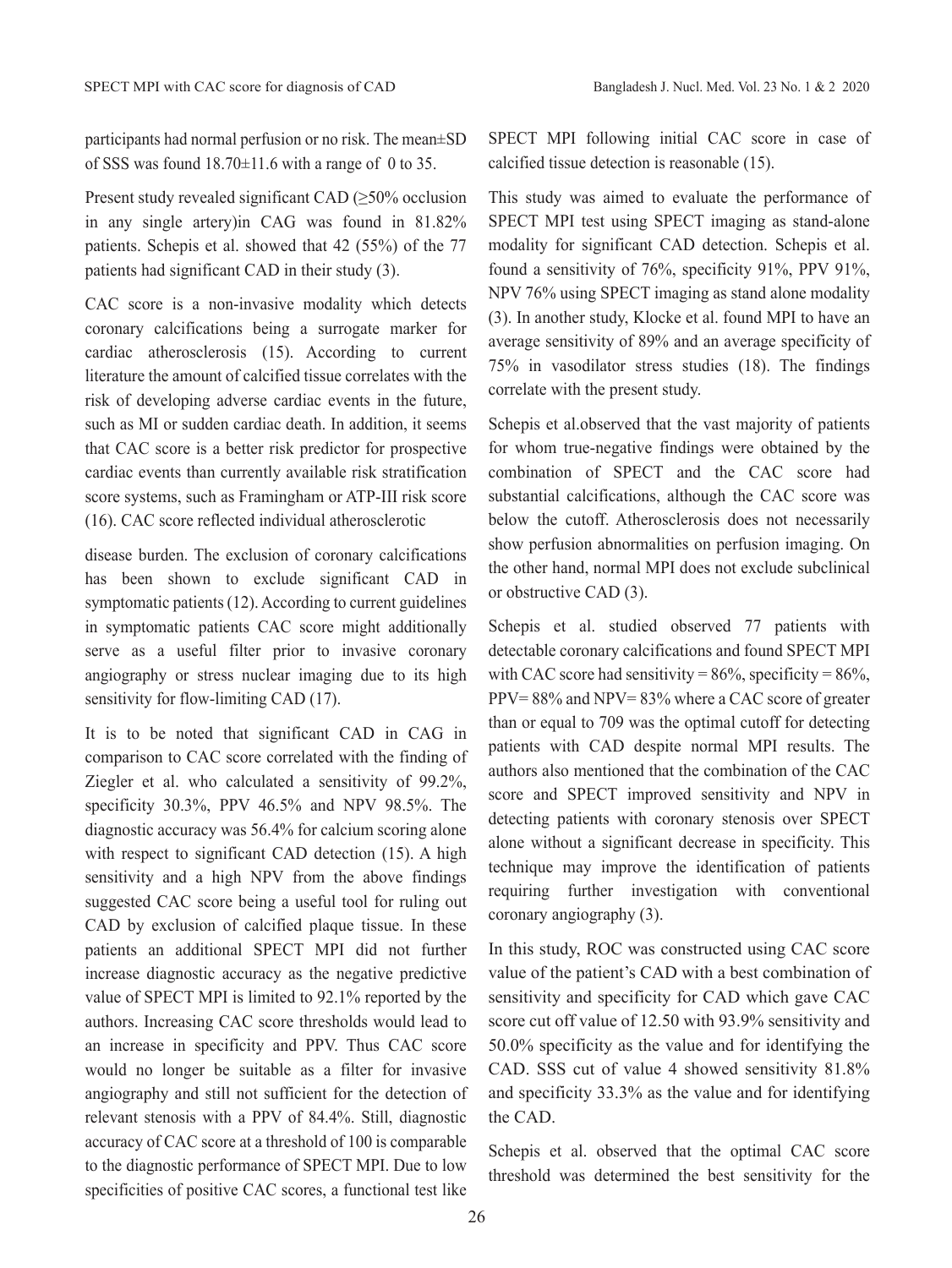detection of significant CAD with an associated specificity of greater than 90%(3). CAC score greater than or equal to 709 was the optimal cut-off for detecting patients with CAD missed by SPECT. In this threshold, combined MPI and the CAC score had a sensitivity of 86% and a specificity of 86% for the detection of patients with CAD. Thus, the combined CAC and SPECT have improved the sensitivity of SPECT from 76% to 86% without a significant decrease in specificity from 91% to 86%. Accordingly, the PPV decreased from 91% to 88% and the NPV increased from 76% to 83% when the combined approach was used (3). Sensitivity of combined SPECT MPI and CAC score also increased from 80.7% to 96.3% than that of SPECT MPI alone.

The study results revealed that the CAC score may improve the diagnostic performance of SPECT MPI in identification of significant CAD in a risk population.

Combining morphological and anatomical information by CAC score with functional information obtained from SPECT MPI provides complementary information by reflecting different pathophysiologic aspects of CAD

## **CONCLUSION**

CAC score in adjunct to SPECT MPI increases the diagnostic efficacy for the diagnosis of CAD. CAC score is a diagnostic, sensitive and specific modality for identifying patients with significant CAD. In patients with a positive CAC score with combination SPECT MPI increased sensitivity, specificity, PPV and NPV for the detection of CAD significantly then SPECT MPI alone. SPECT MPI and CAC also gave additional information on patients' coronary atherosclerosis and cardiovascular risk.

# **REFERENCES**

- 1. CDC Global Health-Bangladesh (2014). Top 10 causes of death. Available at https://www.cdc.gov/globalhealth/countries/bangladesh/default.htm.
- 2. Islam M. Cardiovascular Disease in Bangladesh: A Review. Bangladesh Heart Journal 2016;31(02):80-99.
- 3. Schepis T, Gaemperli O, Koepfli P, Namdar M, ValentaI, Scheffel H, Leschka S, Husmann L, Eberli FR&Luscher TF. Added value of coronary artery calcium score as an adjunct to gated SPECT for the evaluation of coronary artery disease in an intermediate-risk population. J Nucl Med 2007;48:1424-1430.
- 4. Notghi A and Low CS. Myocardial perfusion scintigraphy: past,

present and future. Br J Radiol 2011;84:S229-S236.

- 5. Hung GU. Diagnosing CAD: additional markers from myocardial perfusion SPECT. J Biomed Res 2013;27:467.
- 6. Assante R, Klain M and Acampa W. Use of coronary artery calcium scanning as a triage for invasive coronary angiography. J Nucl Cardiol 2019 Apr;26(2):613-615
- 7. Siqueira FPR, Mesquita CT, Santos AASMD and Nacif MS. Relationship between calcium score and myocardial scintigraphy in the diagnosis of coronary disease. Arquivos brasileiros de cardiologia 2016;107:365-374.
- 8. Brindis RG, Douglas PS, Hendel RC et al. ACCF/ASNC appropriateness criteria for single-photon emission computed tomography myocardial perfusion imaging (SPECT MPI): a report of the American College of Cardiology Foundation Quality Strategic Directions Committee Appropriateness Criteria Working Group and the American Society of Nuclear Cardiology endorsed by the American Heart Association, J Am Coll Cardiol 2005;46:1587-1605.
- 9. Ryan TJ. The coronary angiogram and its seminal contributions to cardiovascular medicine over five decades. Trans Am Clin Climatol Assoc 2002;113:261-71
- 10. Monika C, Zbigniew W, Agata D, Dominik S, Jan G, Moriusz G and Jaroslaw PW. Interpreting myocardial perfusion scintigraphy using single-photon emission computed tomography. Polish Journal of Thoracic and Cardiovascular surgery 2017;14(3):192-199.
- 11. Detrano R, Guerci AD, Carr J J, Bild D E, Burke G, Folsom AR, Liu K, Shea S, Szklo M and BluemkeDA . Coronary calcium as a predictor of coronary events in four racial or ethnic groups. N Engl J Med 2008;358,1336-1345.
- 12. Sarwar A, Shaw LJ, Shapiro MD, Blankstein R, Hoffman U, Cury RC, Abbar S, Brady TJ, Budoff MJ, Blumenthal RS and Nasir K. Diagnostic and prognostic value of absence of coronary artery calcification. JACC Cardiovasc Imaging 2009;2(6),675-688.
- 13. Budoff MJ, Shaw LJ, Liu ST, Weinstein SR, Tseng PH, Flores FR, Callister TQ, Raggi P, Berman DS and Mosler TP. Long-term prognosis associated with coronary calcification: observations from a registry of 25,253 patients. J Am CollCardiol 2007;49(18),1860-1870.
- 14. Yuoness SA, Goha AM, Romsa JG, Akincioglu C, Warrington JC, Datta S, Massel DR, Martell R, Gambhir S, Urbain JLC. andVezina WC. Very high coronary artery calcium score with normal myocardial perfusion SPECT imaging is associated with a moderate incidence of severe coronary artery disease. Eur J Nucl Med Mol Imaging 2015;42(10),1542-1550.
- 15. Von Ziegler F, Brendel M, Uebleis C, Helbig S, Greif M, Ruemmler J, Becker C, Hacker M, Steinbeck G and Becker A. SPECT myocardial perfusion imaging as an adjunct to coronary calcium score for the detection of hemodynamically significant coronary artery stenosis. BMC Cardiovasc Disor 2012;12(1):116.
- 16. Knez A, Becker A, Leber A, White C, Becker CR, Reiser MF, Steinbeck G and Boekstegers P. Relation of coronary calcium scores